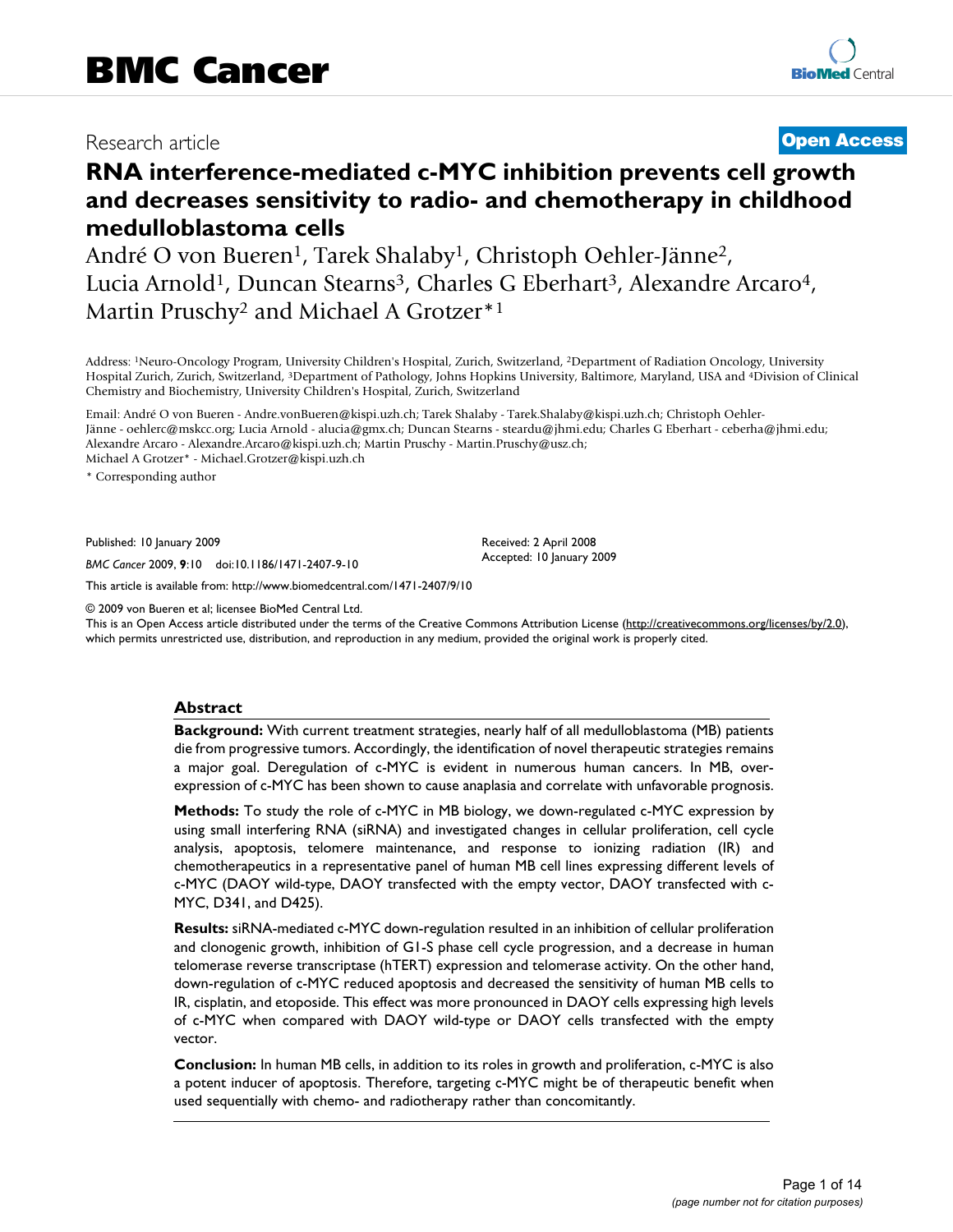## **Background**

Medulloblastomas (MB) are the most common malignant pediatric neoplasms of the central nervous system. MB constitute 20% of all pediatric brain tumors [1] and are characterized by their aggressive clinical behavior and a high risk of leptomeningeal dissemination. With current treatment strategies, nearly half of all patients eventually die from progressive tumors. Accordingly, the identification of novel therapeutic strategies remains a major goal.

The c-MYC proto-oncogene encodes a nuclear phosphoprotein involved in the transcription of genes central to regulating the cell cycle [2-4], proliferation [5,6], apoptosis [7-9], telomere maintenance [10,11], angiogenesis [12], and differentiation [13]. The c-MYC oncoprotein plays a pivotal role as a regulator of tumorigenesis in numerous human cancers of diverse origin [14-17]. Deregulated expression of c-MYC is often associated with aggressive, poorly differentiated tumors [4]. Deregulation of c-MYC expression is evident in MB with c-MYC gene amplification or aberrant signal transduction of wingless (WNT) signaling pathway [18]. In MB, high c-MYC mRNA expression and c-MYC gene amplification have been described as indicators of poor prognosis [19-22]. Furthermore, two studies have demonstrated that high c-MYC mRNA expression is associated with tumor anaplasia [23,24].

Developing therapeutic approaches to inhibit c-MYC would have an enormous impact on the treatment of a wide range of human cancers [25-27]. Many strategies are currently under development to target c-MYC in tumor cells, including inhibitors that block c-MYC expression, such as antisense oligonucleotides and small interfering RNA (siRNA) [28]. One aspect to be considered by evaluating the potential of c-MYC as a novel therapeutic target in MB, is its impact on cellular sensitivity to radio- and chemotherapy. In the present study, siRNA-mediated c-MYC inhibition was used to study the biological role of c-MYC in a representative panel of human MB cells expressing different levels of c-MYC.

## **Methods**

## *Human MB cell lines*

DAOY (wild-type), DAOY V11 (empty vector-transfected), and DAOY M2 (c-MYC-transfected) human MB cells have been described previously [24]. D341 and D425 human MB cells were the kind gift of Dr Henry Friedman, Duke University, Durham, NC, USA. DAOY, D341, and D425 MB cell lines are derived from three different MB obtained at craniotomy of patients aged 3–5 years [21,29,30]. All MB cells were cultured in Richter's zinc option medium (Invitrogen; Basel, Switzerland) supplemented with 10% fetal bovine serum. Non-essential amino acids were added to the medium of D341 and

D425 cells to a final concentration of 1%, and G418 was added to the medium of DAOY V11 and DAOY M2 to a final concentration of 500 μg/ml. All cell cultures were maintained at 37°C in a humidified atmosphere with 5%  $CO<sub>2</sub>$ .

## *Down-regulation of c-MYC*

The Silencer c-MYC validated siRNA targeting the 3' untranslated region of the human c-MYC mRNA sequence [31,32], referred to here as c-MYC siRNA, and Silencer scrambled c-MYC negative control siRNA, referred to here as control siRNA, having no significant homology to any known gene sequences from mouse, rat, or human, were purchased from Ambion, and used according to the manufacturer's instructions [33]. In brief, small interfering RNAs (siRNAs) for c-MYC and scrambled control siRNA were transfected at a final concentration of 30–60 nM with siPORT amine (Ambion) in the case of DAOY MB cells and with siPORT NeoFX (Ambion) in the case of D341 and D425 MB cells as described before [34,35]. Comparable with other reports we found reproducible inhibition of RNA and protein expression at 48–72 h post transfection [34,35].

## *Real-time quantitative polymerase chain reaction*

Total RNA isolation, reverse transcription reactions, and RT-PCR were performed as described previously [36]. Kinetic real-time PCR quantification of target genes was performed using the ABI Prism 7700 Sequence Detection System (Applied Biosystems; Rotkreuz, Switzerland), as described previously [36]. Primers and probes for c-MYC (assay ID: Hs00153408\_m1) and the endogenous control 18S rRNA (assay ID: Hs99999901\_s1) were purchased from Applied Biosystems (Rotkreuz, Switzerland). Primers and probes for hTERT were purchased from Microsynth (Balgach, Switzerland): forward primer, 5'- TGACACCTCACCTCACCCAC-3', reverse primer, 5'- CACTGTCTTCCGCAAGTTCAC-3', probe, 5'-ACCCT-GGTCCGAGGTGTGTCCCTGAG-3'. Experiments were performed in triplicate for each data point. Relative mRNA expression of target genes was calculated by using the comparative  $C_T$  method [37].

## *Western blot analysis*

The expression of c-MYC, cyclin-dependent kinase (CDK) inhibitor p21 (waf1/Cip1), caspase-9 and β-actin protein was assessed by Western blot analysis. In brief, human MB cells transfected with siRNAs for 72 h or treated with chemotherapy for 72 h after 48 h of transfection with siR-NAs, were lysed with lysis buffer (1 ml/107 cells, 50 mM Tris-HCl buffer [pH 8.0], 150 mM NaCl, 1% Nonidet P40, 0.1% sodium deoxycholate, 0.1% sodium dodecylsulfate, 1 mM EDTA, and 1 mM EGTA) containing protease inhibitors (Complete, Roche; Basel, Switzerland) and incubated on ice for 30 min. After measuring the protein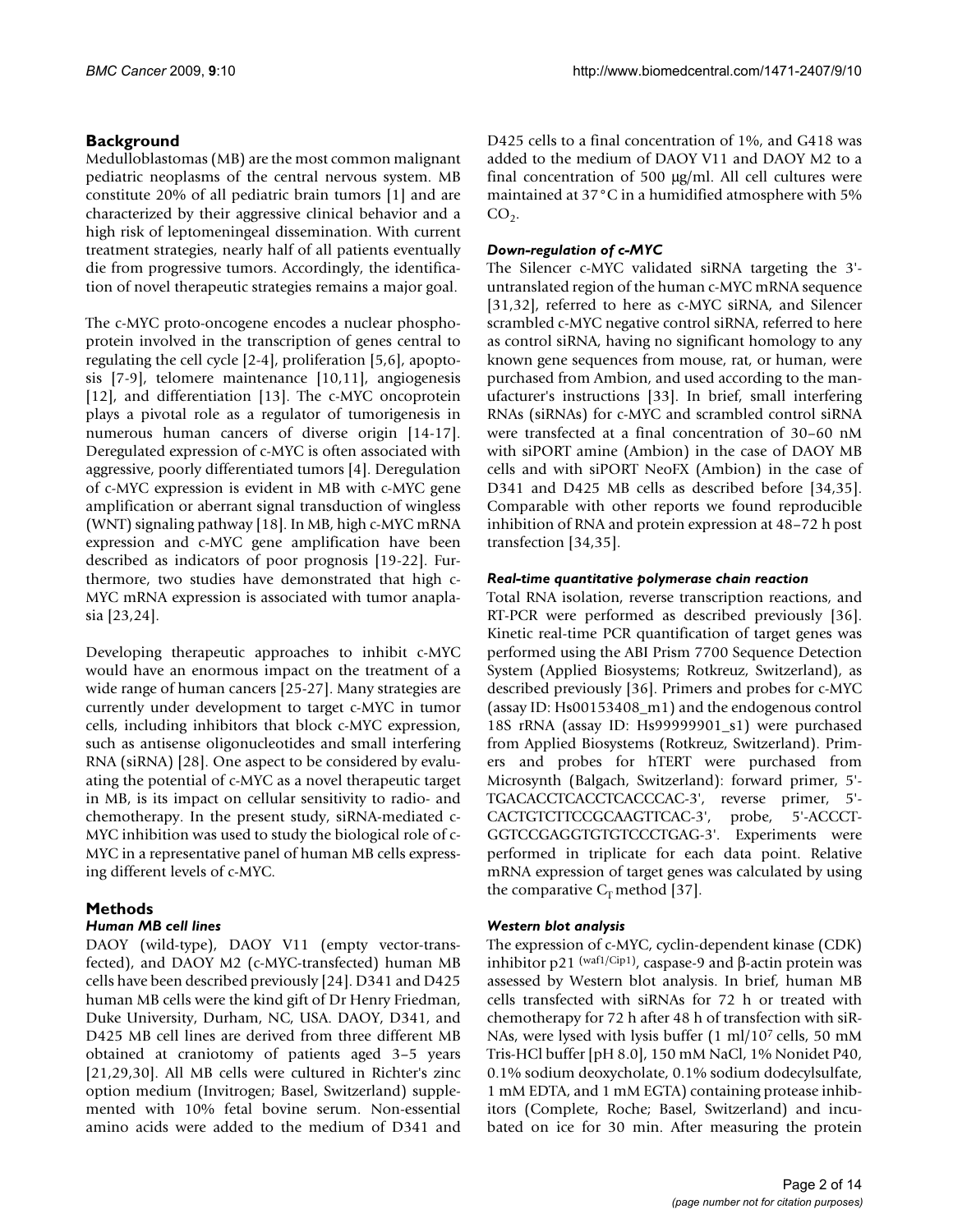concentration by the BCA method (Pierce; Rockford, USA), 12 μg total protein lysates were separated by 10% SDS-polyacrylamide gels and the gels were subjected to immunoblotting. Nonspecific binding sites were blocked by 3 h incubation in TBST (10 mM Tris [pH 8.0], 150 mM NaCl, 0.05% Tween-20) supplemented with 5% non-fat dry milk. Membranes were incubated overnight at 4°C with a 1:2000 dilution of rabbit polyclonal anti-c-MYC antibody (Santa Cruz Biotechnology; Heidelberg, Germany), with a 1:1000 dilution of mouse monoclonal antip21 (waf1/Cip1) antibody (Upstate), and with a 1:1000 dilution of rabbit polyclonal antibody specific for cleaved caspase-9 (Cell signaling).

Membranes were then washed three times at room temperature in TBST for 30 min each time, and bound Ig was detected using anti-isotype monoclonal secondary antibody coupled to horseradish peroxidase (Santa Cruz Biotechnology; Heidelberg, Germany). The signal was visualized by enhanced chemiluminescence ECL (Amersham Biosciences; Dübendorf, Switzerland) and autoradiography. Next, immunoblotting with a 1:5000 dilution of a mouse monoclonal primary β-actin antibody (Sigma; Basel, Switzerland) was performed to verify the protein loading. For densitometry, the zymographic profiles of the gels were scanned. Relative band intensities were determined using Quantity One analysis software (Bio-Rad).

## *c-MYC transcription factor binding activation assay*

The binding activation of c-MYC was measured using the Mercury TransFactor assay (BD Clontech, Basel, Switzerland), an enzyme-linked immunosorbent assay (ELISA) based assay, according to the manufacturer's instructions, as previously described [36].

## *Cell proliferation*

Following transfection with siRNAs, a colorimetric 3-(4,5 dimethylthiazol-2-yl)-5-(3-carboxymethoxyphenyl)-2- (4-sulfophenyl)-2H-tetrazolium inner salt (MTS) assay (Promega; Wallisellen, Switzerland) was used to quantitate cell viability of human MB cells, as previously described [36]. Each experiment was performed in triplicate. The absorbance values of each well were measured with a microplate spectrophotometer (Molecular Devices; Sunnyvale, CA) at 490 nm. All proliferation assays were repeated as independent experiments at least twice.

## *Clonogenic survival assay*

A clonogenic survival assay was performed using cells transfected with siRNAs for 48 h, as described previously [38]. The number of single cells seeded was adjusted to obtain around 100 colonies per cell culture dish [39]. Cells were maintained at 37°C in a humidified atmosphere containing 5%  $CO<sub>2</sub>$  and allowed to grow for 9

(DAOY wt, V11, M2), 14 (D341), or 12 (D425) days respectively, before fixation in methanol/acetic acid (75%:25%) and staining with Giemsa. Only colonies with more than 50 cells were counted. All clonogenic assays were repeated as independent experiments at least twice.

## *Cell cycle analysis*

Cells transfected with siRNAs were harvested after 48 h by trypsinization, washed with PBS 1×, and fixed with 1 ml of 70% ethanol [38]. After washing twice in PBS, the cells were stained with a solution containing 50 μg/ml propidium iodide (Becton-Dickinson; Allschwil, Switzerland) and 100 U/ml RNase A (Qiagen; Hombrechtikon, Switzerland) in PBS for 30 min at room temperature. The percentage of cells in the different phases of the cell cycle was determined by evaluating DNA content according to methods previously described [36]. A total of 30'000 events per sample were acquired. Flow cytometric analysis was performed on a FACSCalibur flow cytometer (BD Biosciences; Allschwil, Switzerland) with CELLQuest software (BD Biosciences). The percentages of cell cycle distribution were calculated on linear PI histograms using the mathematical software ModFit LT 2.0 (Verity Software House; Topsham, ME)

## *Telomerase activity*

Telomerase activity in MB cell lines was measured using the Telomerase PCR ELISA kit (Roche Diagnostics; Rotkreuz, Switzerland) as previously described [40]. For this procedure, 106 cells were lysed and homogenized in 200 μl CHAPS buffer. After 30 min incubation on ice, the lysates were centrifuged at 16,000 g for 30 min at 4°C. Protein concentration was measured using the BCA method (Pierce; Rockford, USA). For the elongation step, 2 μl of cell extract (2 μg protein/μl) were incubated in 50 μl reaction mixture at 25°C for 30 min to allow the telomerase to add telomeric repeats (TTAGGG) to the end of the biotin-labeled synthetic P1-TS primer. The products extended by telomerase were then amplified by PCR in the presence of the biotin-labeled P1-TS primer and another primer, P2. Amplification products from the PCR were next immobilized in the well of a StreptAvidin-coated microplate and hybridized to a digoxigenin (DIG) labeled probe specific for the telomeric repeat sequence. Finally, the DIG-labeled hybrids were visualized with a peroxidase-conjugated anti-DIG antibody and a colorimetric peroxidase substrate and quantified photometrically. In order to visualize the typical 6-nucleotide-ladder resulting from the TRAP assay, the amplification products from the PCR were separated by 12.5% polyacrylamide gel electrophoresis (PAGE), blotted onto a positively charged membrane, and incubated with a StreptAvidin alkaline phosphatase conjugate. The blotted products were visualized by enhanced chemiluminescence (Biotin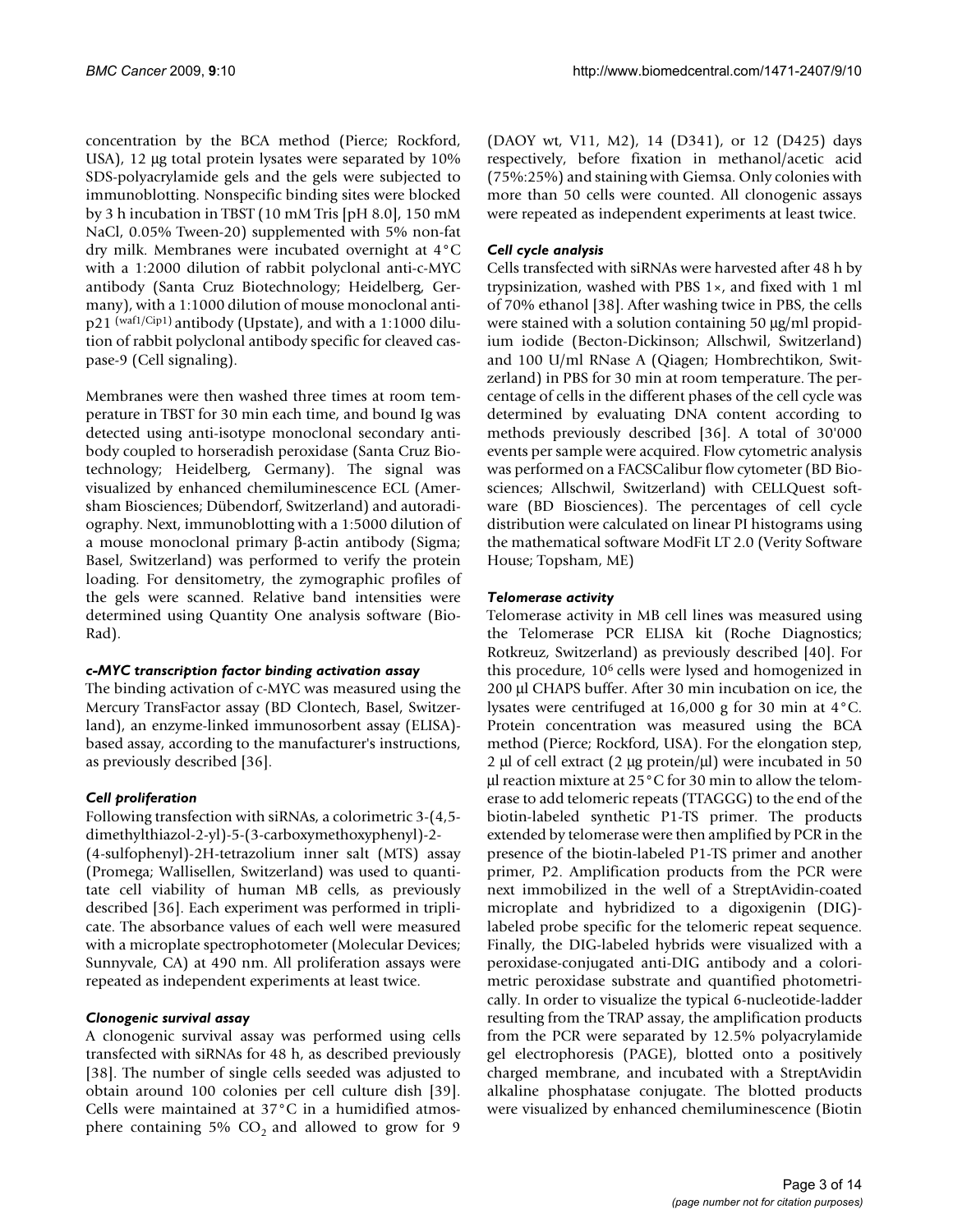Luminescence Detection Kit Roche Applied Science; Rotkreuz, Switzerland) and autoradiography.

## *Apoptosis assay*

Cell lysates were obtained from exponentially growing MB cells transfected with siRNAs for 72 h and from MB cells treated with etoposide and cisplatin for 72 h after 48 h of transfection with siRNAs. A photometric enzyme immunoassay (Cell Death Detection ELISA; Roche Diagnostics, Basel, Switzerland) was used for the quantitative determination of cytoplasmic histone-associated DNA fragments, as described previously [36]. In brief, after the different treatment schedules, cells were counted, and cell lysates of equal number of cells ( $5 \times 10^4$  cells/ml) were placed in a StreptAvidin-coated microtiter plate. A mixture of biotin-labeled monoclonal histone antibody and peroxidase-conjugated monoclonal DNA antibody was then added, followed by incubation for 2 h. After washing to remove unbound antibodies, the amount of mono- and oligonucleosomes was measured at 405 nm (reference wavelength 490 nm).

## *Chemo- and radio-sensitivity assays*

After 48 h of transfection with c-MYC siRNA or control siRNA, appropriate numbers of exponentially growing MB cells were seeded in 96-well plates. Cells were treated for 72 h with various concentrations of etoposide and cisplatin or were irradiated with 4 Gy and 10 Gy, using a Pantak Therapax 300 kV X-ray unit at 0.7 Gy/min. Dosimetry was controlled with a Vigilant dosimeter. Cell viability of human MB cells was quantified using the MTS assay 72 h after adding the chemotherapeutic substances and irradiation, respectively.

## *Statistical analysis*

All data are expressed as mean  $\pm$  SD. Student's t-test was used to test statistical significance.  $P < 0.05$  was considered to be significant. GraphPad Prism 4 (GraphPad Software, San Diego, California) software was used to calculate  $IC_{50}$  values and their 95% confidence intervals and to statistically compare the fitted midpoints ( $log IC_{50}$ ) of the two curves.

## **Results**

## *Targeting c-MYC by siRNA in MB cells*

To establish an efficient method of specifically down-regulating c-MYC expression in MB, we used a siRNA approach. Transfection of human MB cells with siRNA directed against c-MYC resulted in a pronounced downregulation of c-MYC mRNA expression to 21% in DAOY wt (p < 0.001), 22% in DAOY V11 (p < 0.001), 6% in DAOY M2 (p < 0.001), 33% in D341 (p < 0.001), and 65% in D425 ( $p = 0.017$ ) compared with negative control siRNA-transfected cells, as determined by quantitative RT-PCR at 48 h following transfection (Figure 1A). At the protein level, transfection of human MB cells with c-MYC siRNA resulted in a significant down-regulation of c-MYC protein expression compared with negative control siRNA-transfected cells as determined by Western blotting 72 h post transfection in all MB cell lines tested (Figure 1B). Transfection of human MB cells with c-MYC siRNA resulted in a significant reduction of c-MYC binding activation to 10% in DAOY wt ( $p = 0.015$ ), 28% in DAOY V11 ( $p = 0.009$ ), 21% in DAOY M2 ( $p = 0.008$ ), 74% in D341 ( $p = 0.05$ ), and 63% in D425 ( $p = 0.03$ ), compared with MB cells transfected with negative control siRNA at 72 h following transfection (Figure 1C).

## *siRNA-mediated c-MYC down-regulation reduces cellular proliferation, inhibits clonogenic growth, induces G1 cell cycle arrest and CDK inhibitor p21(waf1/Cip1) expression in MB cells*

To test whether siRNA-mediated reduction of c-MYC alters cellular proliferation of human MB cells, we assessed cell viability at 0, 2, 4, and 6 days following c-MYC siRNA or control siRNA transfection. When compared with control siRNA-transfected cells, growth was lower in c-MYC siRNA-transfected MB cell lines (Figure 2A). This effect was independent of basal c-MYC expression. We then determined clonogenic survival using MB cells transfected with control or c-MYC siRNA. After 48 h of exposure to either c-MYC siRNA or to control siRNA, the siRNA was removed, and clonogenic survival was determined. When compared with control siRNA-transfected cells, the clonogenic survival of c-MYC siRNA-transfected cells was significantly reduced, as observed by decreased number of large colonies (colonies with more than 50 cells), to 67% in DAOY wt ( $p = 0.011$ ), 78% in DAOY V11 (p = 0.026), 26% in DAOY M2 (p = 0.038), 52% in D341 (p = 0.003), and 59% in D425 (p = 0.001) human MB cells (Figure 2B). We then examined whether alterations in the cell cycle underlie the c-MYC siRNAmediated effect on proliferation of MB cells. Flow cytometric analysis of cells transfected with c-MYC siRNA for 48 h showed consistent changes in the cell cycle distribution compared with control siRNA-transfected cells. In all cell lines tested, there was an increase in the number of cells in the G0/G1 phase, which was significant in DAOY wt (p = 0.028), DAOY V11 (p = 0.001), DAOY M2 (p = 0.033), and D341 ( $p = 0.006$ ), but slightly below the significance level in D425 ( $p = 0.062$ ) (Figure 2C). In all MB cells under study there was a decrease in the number of cells in the S-phase, which was significant in DAOY V11  $(p = 0.005)$  and DAOY M2  $(p = 0.05)$ , compared with control siRNA-transfected cells. The observation that c-MYC siRNA transfection resulted in an up-regulation of CDK inhibitor p21 (waf1/Cip1) expression compared with control siRNA-transfected cells to 153% in DAOY wt, 128% in DAOY V11, 239% in DAOY M2, 142% in D341, and 198% in D425, as determined by Western blotting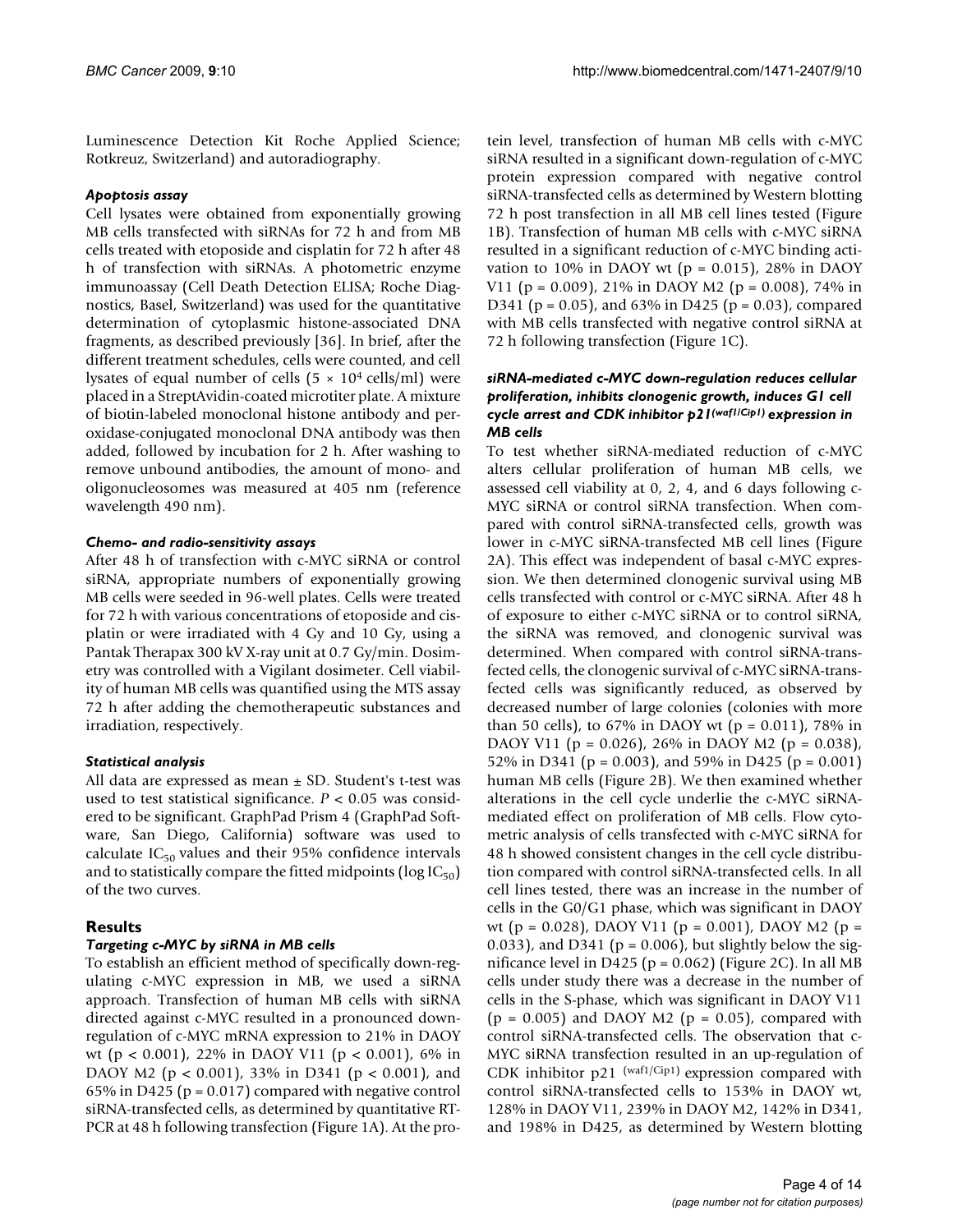

### **Figure 1**

**Knockdown of c-MYC**. c-MYC siRNA reduces c-MYC mRNA **(A)**, protein **(B)** expression, and binding activity **(C)** as determined by quantitative RT-PCR, Western blot analysis, and by the ELISA-based TransAM-c-MYC binding activity assay (representative of two to three independent experiments). Values represent levels of c-MYC mRNA (n = 3; ± SD) **(A)** or protein (B) of control and c-MYC siRNA-transfected cells relative to control siRNA-transfected DAOY wt cells, which was set at 100 **(A, B)**. Data show the mean absorbance (n = 3; ± SD) **(C)**. \* Significantly different from control values, as determined by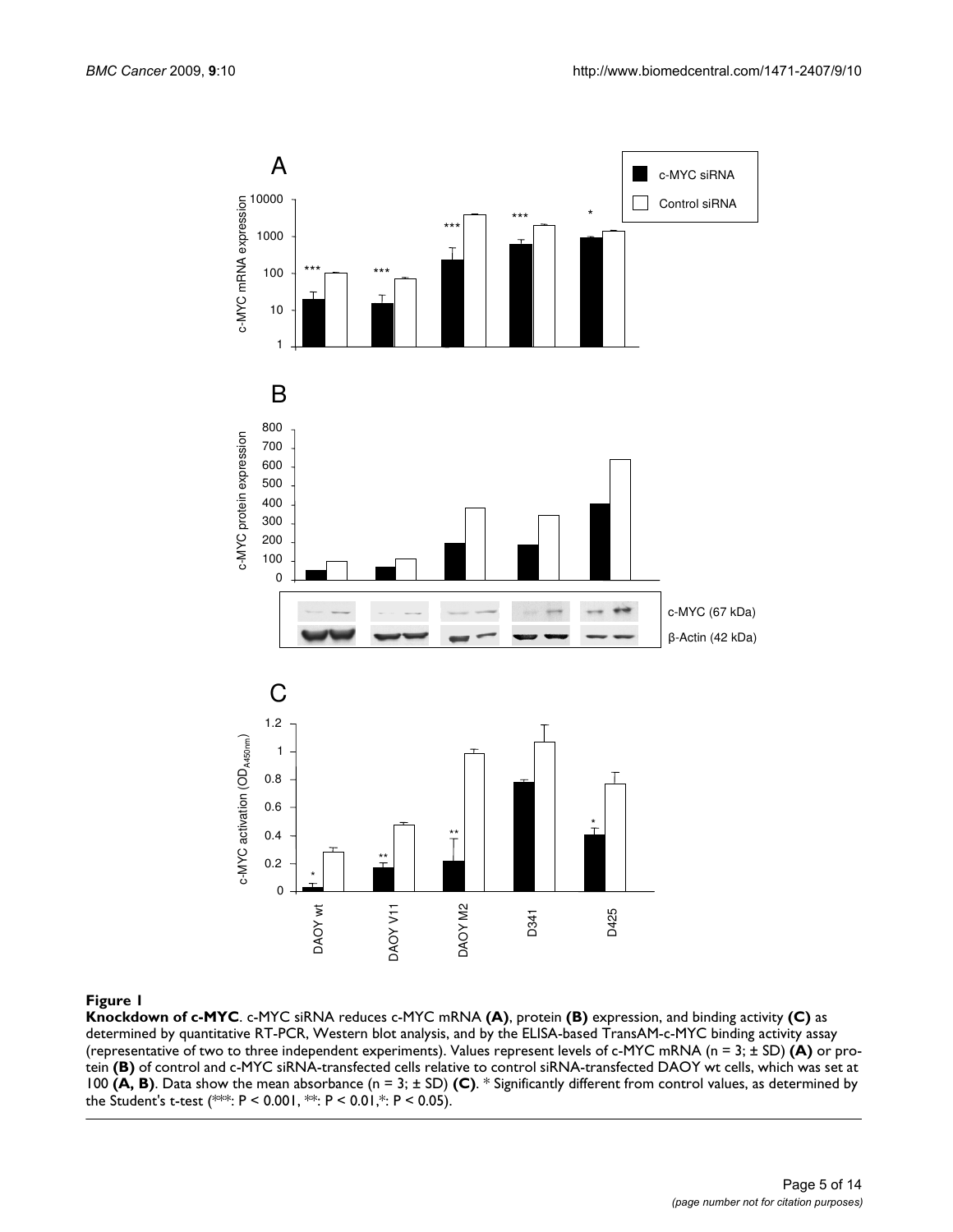

## Knockdown of c-MYC reduces MB cell growth, induces G1 cell cycle arrest and CDK inhibitor p21 (waf1/Cip1) **Figure 2** expression

**Knockdown of c-MYC reduces MB cell growth, induces G1 cell cycle arrest and CDK inhibitor p21 (waf1/ Cip1)expression**. c-MYC siRNA-transfected cells show reduced cell viability over time and inhibition of clonogenic survival compared with the control siRNA-transfected cells as determined by the MTS assay **(A)** and by a clonogenic survival assay **(B)**. Cell cycle analysis of control and c-MYC siRNA-transfected cells harvested after 48 h by trypsinization, fixed in ethanol and stained with propidium iodide as described in Methods. A total number of 30'000 events per sample were counted. Results are presented as the mean percentages of cells in G1, S, and G2/M of two independent experiments (± standard deviation) **(C)**. c-MYC siRNA-mediated up-regulation of CDK inhibitor p21 (waf1/Cip1) expression compared with control siRNA-transfected cells as determined by Western blotting and photometrical quantification at 72 h post transfection. Values represent the percentage of p21 (waf1/Cip1)relative to control siRNA-transfected cells **(D)**. \* Indicates a significant difference compared to control values, as determined by the Student's t-test  $(***: P < 0.001, **: P < 0.01, *: P < 0.05)$ .

and photometrical quantification (Figure 2D), was in accordance with the G1 arrest induced by c-MYC downregulation. Taken together, these results demonstrate that down-regulation of c-MYC inhibits tumor cell growth at least partly by induction of cell cycle arrest

## *siRNA-mediated c-MYC down-regulation reduces apoptotic cell death in MB cells*

To investigate whether the decrease in cellular growth induced by c-MYC down-regulation was also caused by increased levels of apoptosis, we determined apoptotic cell death in siRNA-transfected MB cells (72 h). This analysis revealed that down-regulation of c-MYC resulted in a reduction of apoptosis in all human MB cell lines tested (Figure 3; DAOY wt: 79% (p = 0.12); DAOY V11: 76% (p  $= 0.10$ ); DAOY M2: 48% (p  $= 0.001$ ); D341: 49% (p  $=$ 0.002), D425: 54% (p = 0.001)). This inhibitory effect on apoptosis was more pronounced in human MB cell lines expressing high levels of c-MYC. Cell cycle analysis of control and c-MYC siRNA-transfected cells revealed a decrease in the proportion of cells in sub-G1 when exposed to c-MYC siRNA to 74% in DAOY, to 50% in DAOY V11, to 47% in DAOY M2, to 48% in D341, and to 53% in D425 MB cells.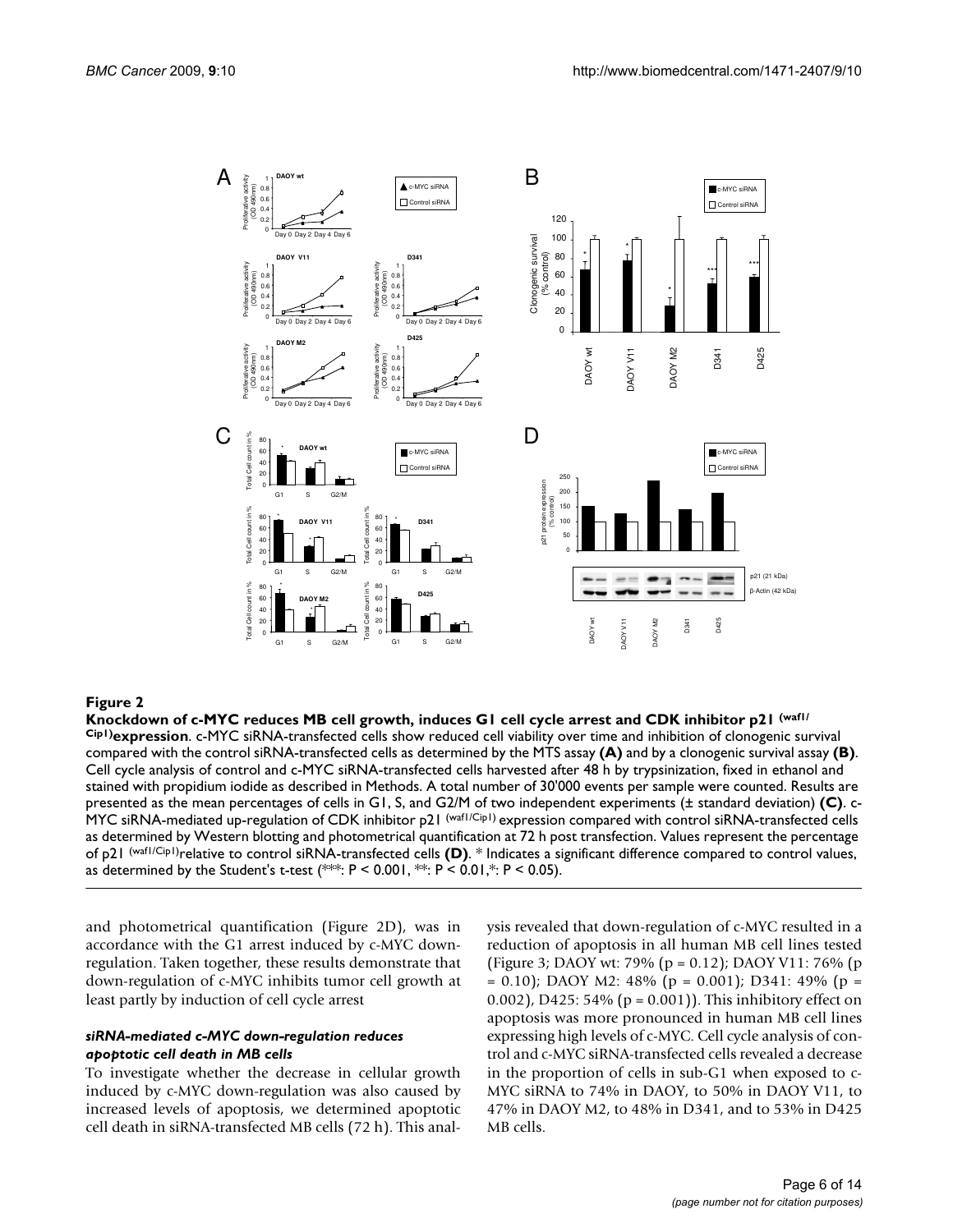

## Figure 3

**c-MYC siRNA-mediates a reduction in apoptotic cell death**. Reduced apoptotic levels in cells transfected with c-MYC siRNA compared with control siRNA-transfected cells at 72 h post transfection. Values represent the mean absorbance of cytoplasmatic histone-associated DNA fragments (representative of two independent experiments, (n = 3;  $\pm$  SD)). \* Indicates a significant difference compared to control values, as determined by Student's t-test (\*\*\*: P < 0.001, \*\*: P < 0.01,\*: P < 0.05).

## *siRNA-mediated c-MYC down-regulation reduces hTERT mRNA expression and telomerase activity in MB cells*

To investigate the effects of c-MYC down-regulation on telomerase in MB cells, we determined hTERT mRNA expression by using quantitative RT-PCR at 48 h following transfection with c-MYC siRNA or control siRNA. We found a significant reduction of hTERT mRNA expression in c-MYC siRNA-transfected cells to 34% in DAOY wt, 54% in DAOY V11, 21% in DAOY M2, 15% in D341, and 35% in D425 compared with negative control siRNAtransfected cells, as determined by real-time RT-PCR (Figure 4A). We then determined the effect of c-MYC downregulation on the enzymatic activity of telomerase and performed a modified TRAP assay on cell lysates 72 h post transfection. This analysis revealed that telomerase activity was inhibited in c-MYC siRNA-transfected DAOY wt, DAOY V11, DAOY M2, and D341 MB cells (Figure 4B).

Telomerase activity was found to be reduced to 77% in DAOY wt, 79% in DAOY V11, 63% in DAOY M2, and 30% in D341, compared with negative control siRNAtransfected cells (Figure 4C). In D425 MB cells, which are characterized by low TRAP activity [40], c-MYC inhibition did not alter the telomerase activity (Figure 4B,C).

## *siRNA-mediated c-MYC down-regulation decreases radiosensitivity of MB cells*

DAOY, D341, and D425 human MB cells transfected with c-MYC or control siRNA were irradiated with 0, 4, and 10 Gy and cell viability was quantified after 72 h. D341 and D425 were more sensitive to IR than DAOY cells harboring mutant p53 [41] (Figure 5). DAOY M2 cells engineered to express higher c-MYC levels were more susceptible to IR than DAOY wt or DAOY V11 (Figure 5). Compared with control siRNA-transfected cells, c-MYC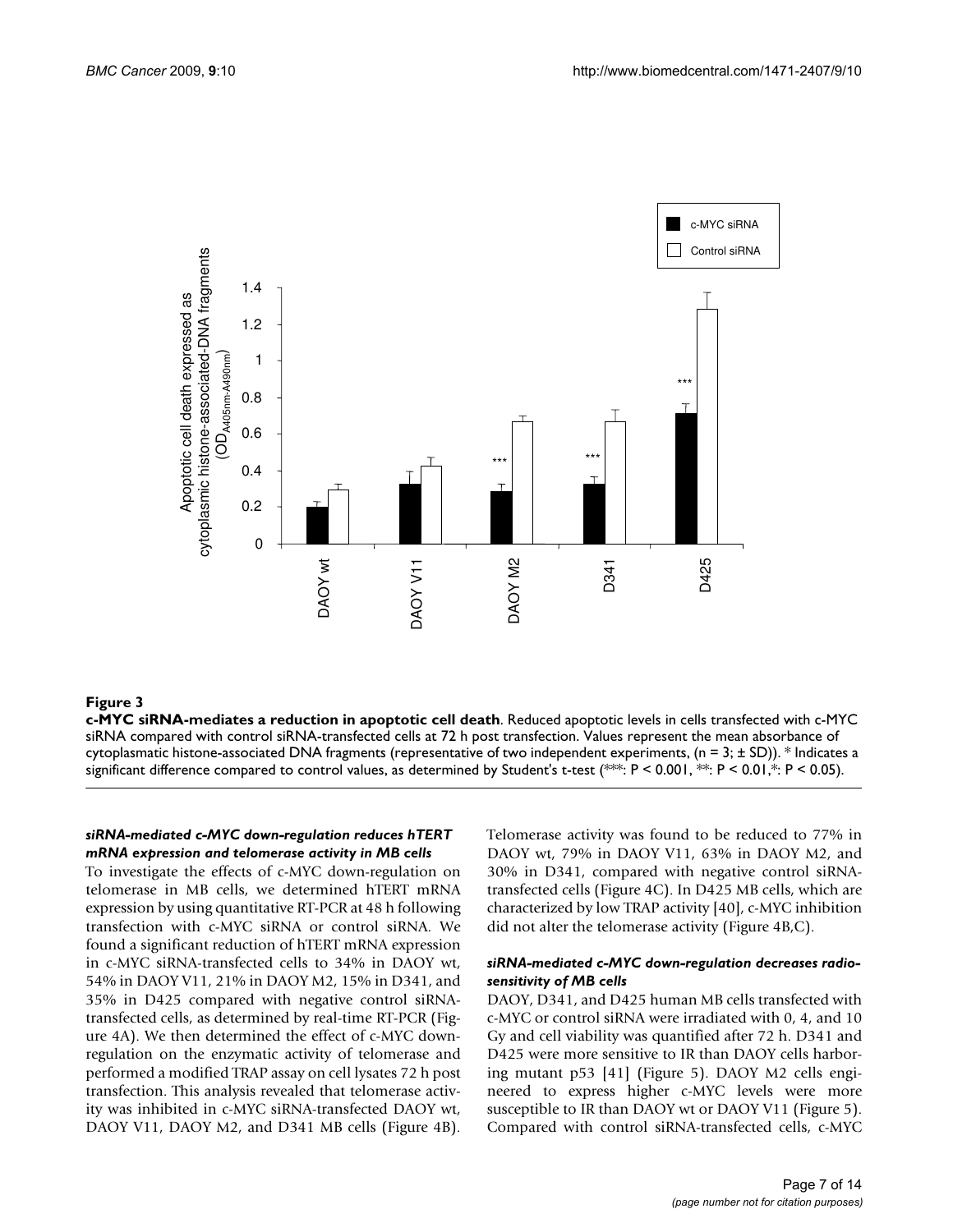

## **Figure 4** mediates in http://www.mateshore.com/water.com/water.com/water.com/water.com/water.com/water.com/water.com/water.com/water.com/water.com/water.com/water.com/water.com/water.com/water.com/water.com/water.com/wate

**c-MYC siRNA-mediates inhibition of hTERT mRNA expression and telomerase activity**. Inhibition of hTERT mRNA expression **(A)** and telomerase activity **(B, C)** by c-MYC down-regulation as determined by quantitative RT-PCR **(A)**, by the TRAP assay showing typical products of telomerase activity (6-nucleotide telomerase product ladder) with bands starting from 50 bp and the internal control (IC) in a single band of 216 bp **(B)**, and by the TeloTAGGG telomerase polymerase chain reaction (PCR) enzyme-linked immunosorbent assay (ELISA) kit **(C)**. Values represent the percentage of hTERT mRNA

siRNA-transfected cells were more resistant to killing by IR (Figure 5).

## *siRNA-mediated c-MYC down-regulation decreases chemo-sensitivity of MB cells*

To investigate whether siRNA-mediated down-regulation of c-MYC alters chemo-sensitivity of MB cells, we measured the cytotoxic response to etoposide and cisplatin. In the case of cisplatin treatment, c-MYC siRNA transfection resulted in a significant decrease in chemo-sensitivity in DAOY M2 ( $p < 0.001$ ), D425 ( $p = 0.003$ ), and D341 ( $p =$ 0.013) (Figure 6A). However, no changes in chemo-sensitivity were observed in DAOY wt and DAOY V11 human MB cells (Figure 6A). In the case of etoposide treatment, c-MYC siRNA transfection resulted in a significant decrease in chemo-sensitivity in DAOY wt (p < 0.0001), DAOY V11

 $(p < 0.0001)$ , DAOY M2  $(p < 0.0001)$ , and D341  $(p <$  $(0.001)$ , and a minor decrease in D425 (p = 0.12) (Figure 6B).

## *siRNA-mediated c-MYC down-regulation attenuates the cellular apoptotic response of DAOY MB cells to chemotherapy that is associated with reduced caspase-9 activity*

To investigate whether the reduction of chemo-sensitivity induced by c-MYC down-regulation, as measured by cell viability (Figure 6), was caused by decreased levels of apoptosis, we measured the apoptotic cell death in siRNAtransfected (48 h) DAOY M2 cells – showing significant difference in viability following c-MYC down-regulation and treatment with cisplatin and etoposide – after treatment with either cisplatin or etoposide for 72 h. DAOY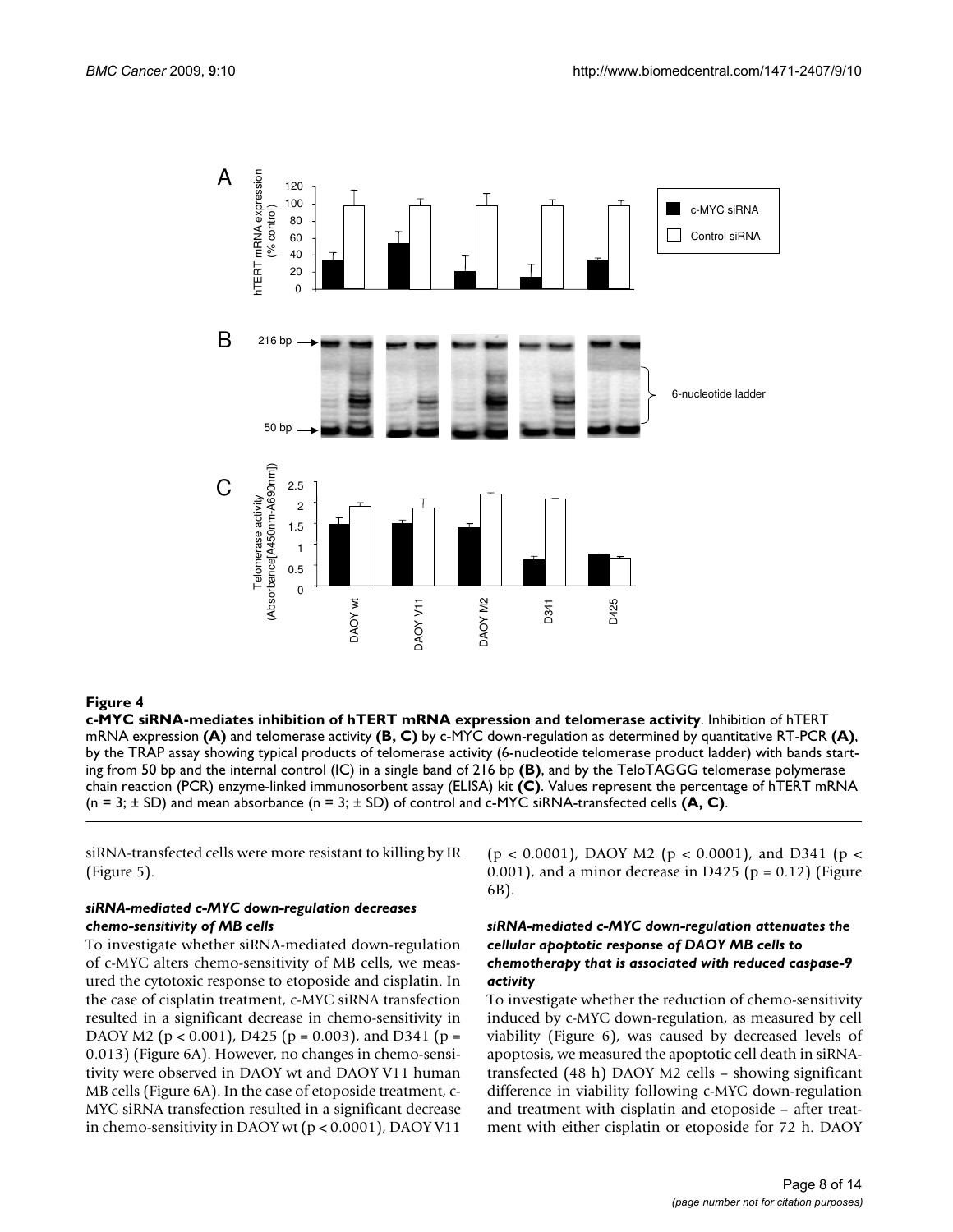

Figure 5

**c-MYC siRNA-mediates reduced susceptibility to ionizing radiation**. Cytotoxicity induced by irradiation in c-MYC siRNA and control siRNA-transfected cells was determined by the MTS assay. Values represent the mean percentage of survival  $\pm$  SD (n = 3) compared to non-irradiated c-MYC siRNA or control siRNA-transfected cells, respectively. (n = 3;  $\pm$  SD).

V11 was included as a control. Following c-MYC downregulation, siRNA-transfected DAOY V11 cells were equally sensitive to cisplatin in terms of viability and induction of apoptosis (Figure 6A, 7A). In the case of etoposide treatment, c-MYC siRNA-treated DAOY V11 cells showed reduced cellular sensitivity (Figure 6B) and only a moderate induction of apoptosis compared to control siRNA-transfected cells (Figure 7B). Treatment of control siRNA-transfected DAOY M2 cells with cisplatin and etoposide resulted in a dose-dependent increase of apoptotic cell death when compared with c-MYC siRNA-transfected DAOY M2 cells. Most of the chemotherapeutics, including cisplatin and etoposide [42,43], induce apoptosis mainly through the mitochondrial pathway. Mitochondria-mediated apoptosis involves the cleavage of pro-caspase-9 into the active caspase-9. Next, we examined processing of caspase-9 in DAOY M2 cells, transfected with siRNAs for 48 h and treated for 72 h with cisplatin and etoposide. More caspase-9 cleavage was detected in control siRNA-transfected cells compared to c-MYC siRNA-transfected DAOY M2 cells as determined by Western blotting. This analysis suggests that down-regulation of c-MYC inhibits the apoptotic response to chemotherapy that appears at least partly mediated by caspase-9.

### **Discussion**

Whereas the impact of c-MYC gene amplification and c-MYC mRNA over-expression on MB histology and prognosis has been investigated intensively [19-24], the biological functions of c-MYC in MB cells remain largely elusive. To our knowledge, the current study represents the first comprehensive analysis of c-MYC targeting in a representative panel of human MB cells expressing different levels of c-MYC.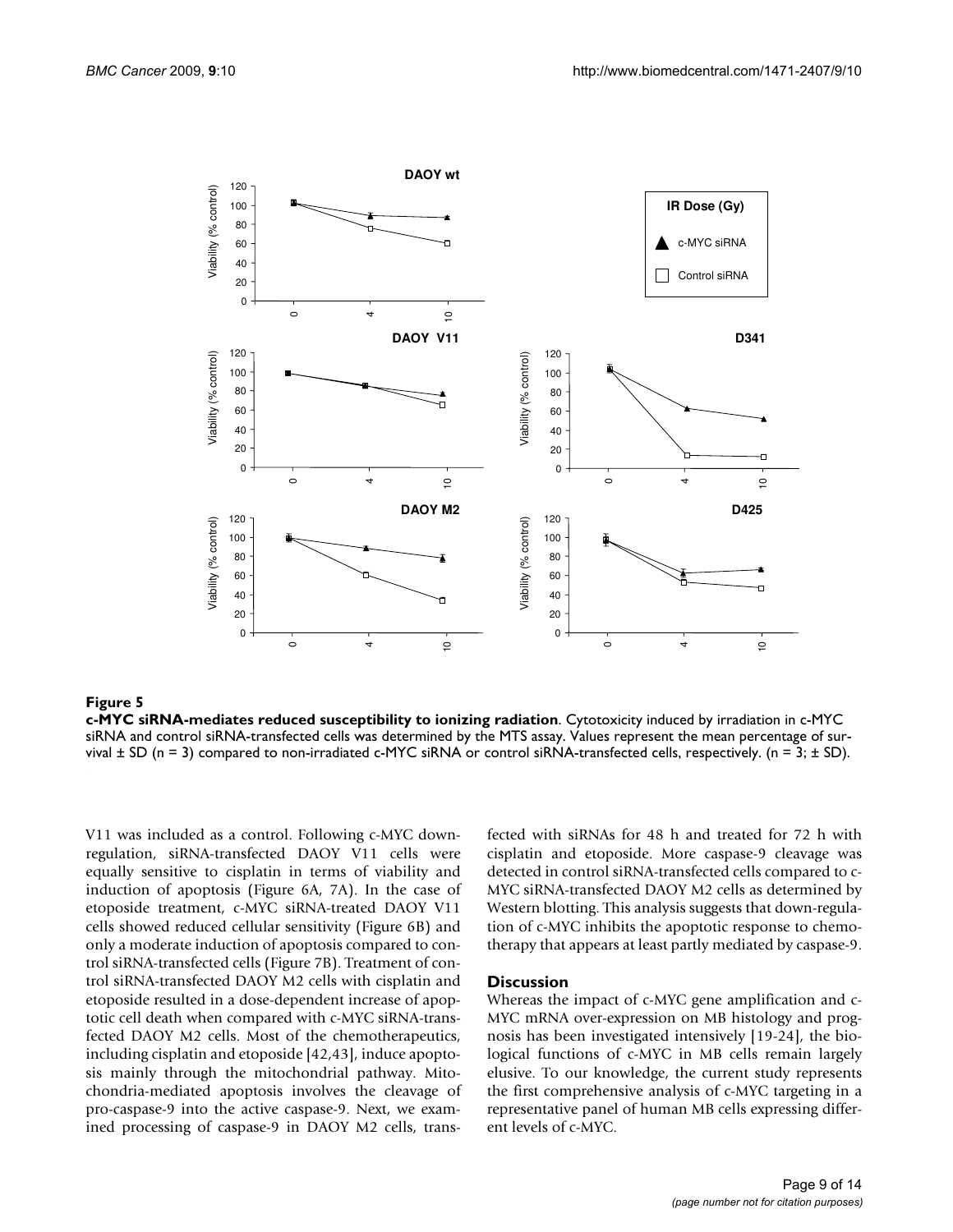

**c-MYC siRNA-mediates reduced susceptibility to cisplatin (A) and etoposide (B) treatment**. Cytotoxicity induced by etoposide and cisplatin in c-MYC siRNA and in control siRNA-transfected cells was determined by the MTS assay. Values represent the mean percentage of survival compared to control cells (n = 3;  $\pm$  SD). The IC<sub>50</sub> values and their 95% confidence intervals were calculated from the regression curve and are indicated for each data set.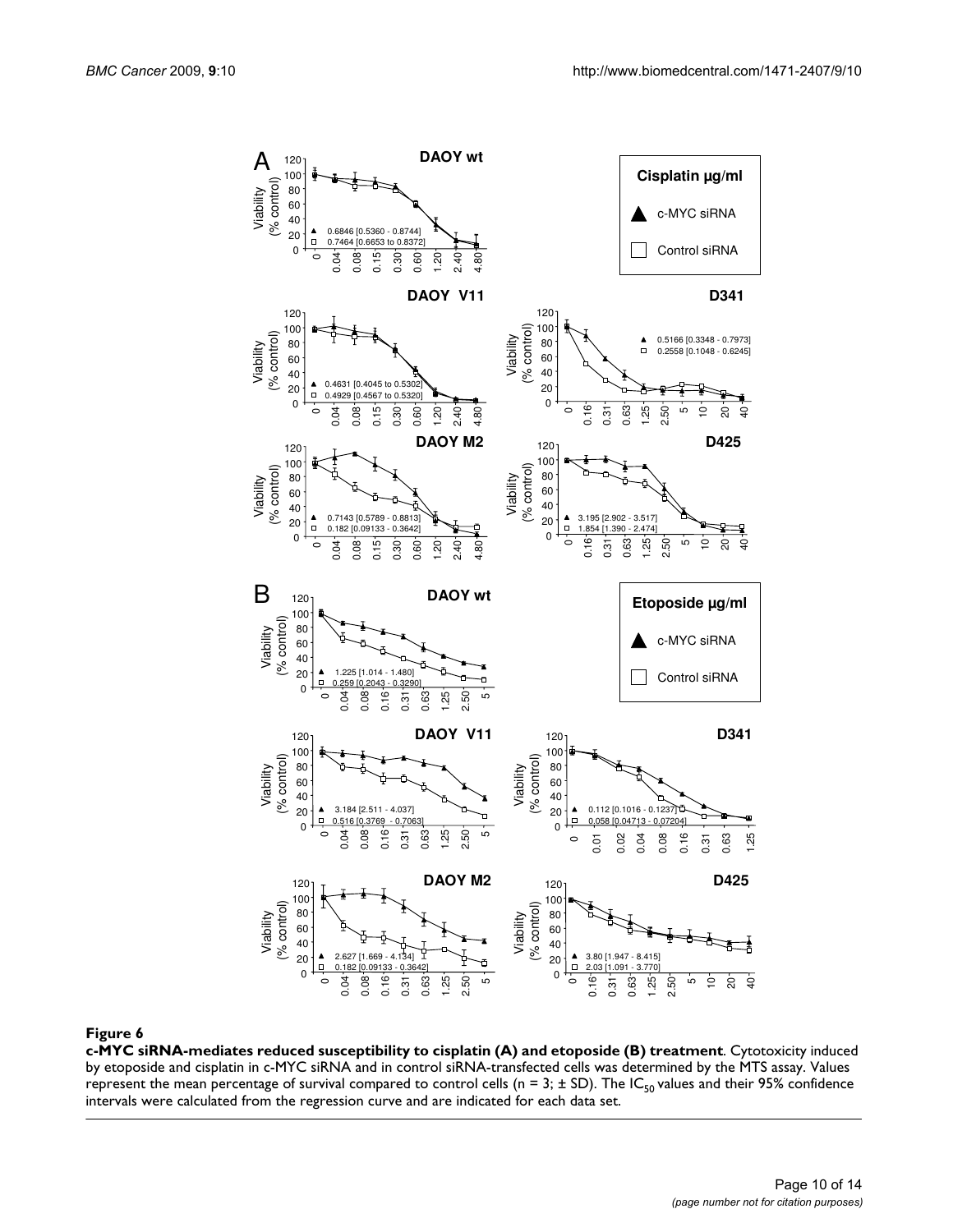

## c-MYC siRNA-mediates inhibition of cispla with reduced processing of caspase-9 **Figure 7** tin- and etoposide-induced apoptosis (A, B) in DAOY MB cells that is associated

**c-MYC siRNA-mediates inhibition of cisplatin- and etoposide-induced apoptosis (A, B) in DAOY MB cells that is associated with reduced processing of caspase-9(C)**. Minor **(A)** and moderate **(B)** induction of apoptosis in DAOY V11 cells transfected with siRNAs and exposed to cisplatin and etoposide, respectively. Markedly reduced apoptosis in DAOY M2 cells transfected with c-MYC siRNA compared to control siRNA-transfected cells upon cisplatin and etoposide treatment **(A, B)**. Reduced processing of caspase-9 in c-MYC siRNA-transfected DAOY M2 cells after cisplatin and etoposide treatment as assessed by Western blot analysis **(C)**. Actin was used as a loading control. Values represent the mean absorbance of cytoplasmatic histone-associated DNA fragments (representative of two independent experiments,  $(n = 3; \pm SD)$ ).

siRNA-mediated c-MYC down-regulation resulted in an anti-proliferative effect in all human MB cell lines tested. Moreover, the ability of c-MYC siRNA-treated MB cells to form large colonies was significantly reduced. Down-regulation of c-MYC expression resulted in an activation of the CDK inhibitor p21 and in a cell cycle arrest at the G0/ G1 phase. These results are supported by findings from others, demonstrating that c-MYC represses the p21 promoter [44], and showing that c-MYC over-expression in primary human fibroblasts results in inhibition of p21 transcription [45]. Moreover, the G1-S progression of eukaryotic cells is in part controlled by c-MYC [2,4,7]. Ectopic expression of c-MYC in quiescent cells promotes the entry into the S-phase [46,47]. On the other hand, down-regulation of c-MYC expression by antisense methods resulted in anti-proliferative effects by preventing Sphase entry [48,49]. Our investigation shows that c-MYC inhibition reduces tumor cell growth suggesting that c-MYC might be an attractive target in MB to inhibit tumor growth.

siRNA-mediated c-MYC down-regulation resulted in a down-regulation of hTERT mRNA expression and in a reduction of telomerase activity in all but D425 human MB cells. D425 cells are characterized by relatively low hTERT mRNA expression and TRAP-negativity [40]. However, the absence of significant correlation between c-MYC and hTERT expression and the difference seen between hTERT mRNA and activity inhibition could be attributed to the presence of several binding sites for other transcrip-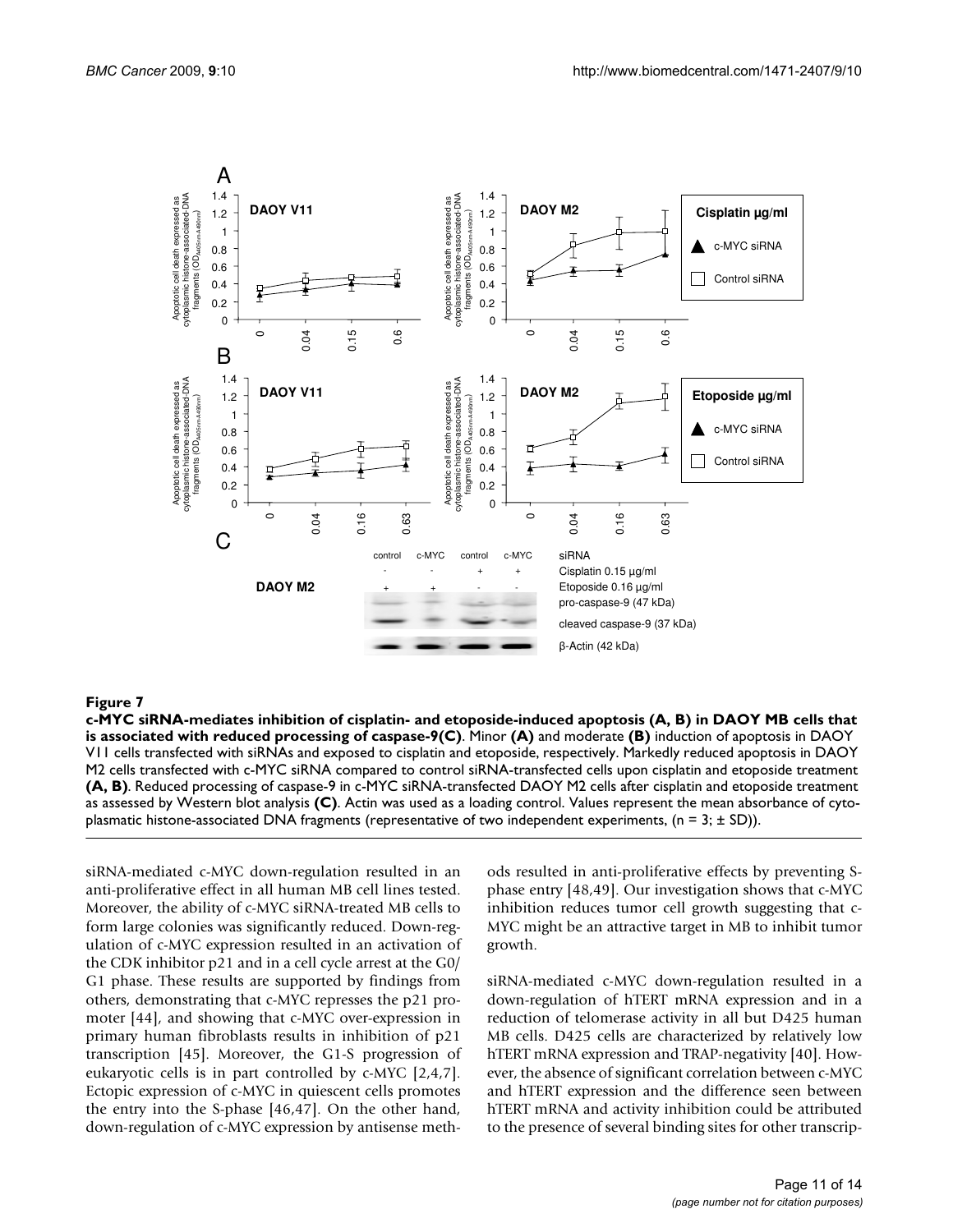tion factors – than c-MYC – on hTERT gene promoter and to the fact that expression of hTERT mRNA is not the only regulator of telomerase activity [50-52]. Alternative splicing [53], posttranscriptional modification [54,55], subcellular hTERT localization [56] and the presence of enzyme inhibitors may alter telomerase activity. Moreover, it has been suggested that a threshold level of hTERT protein is required in order for telomerase to become active, therefore low levels of hTERT mRNA may not indicate active telomerase [57]. In this respect, hTERT expression has not been found to correlate with telomerase activity in colorectal tumors [58]. Furthermore, hTERT mRNA expression has been detected in lymphocytes regardless of telomerase activity [59] and in some normal telomerase negative tissues such as human brain, prostate liver and ovary [60]. Telomerase impairment can lead to the induction of apoptosis through a mechanism that relies on the inhibition of telomerase catalytic activity and on the consequent telomere shortening [61,62]. However, depending on the telomere length, this mechanism is rather slow. Several generations and a long lag time may be required before telomeres shorten below a critical length [62-64]. Holt et al. have showed that cells with elongated telomeres are more resistant to induction of apoptosis than their parental counterparts with short telomeres [65]. Our experiments were executed in a short time window (72 h) due to cell distress upon treatment with c-MYC siRNA.

DAOY M2 cells engineered to stably over-express c-MYC show higher basal apoptotic activity compared with DAOY wt and DAOY V11 cells, and are characterized by enhanced apoptosis rate *in vivo* [24]. D425 and D341 MB cells (both with c-MYC gene amplification and high c-MYC expression) also show a higher basal apoptotic rate when compared with DAOY wt cells. Moreover, c-MYC inhibition resulted in a significant decrease in the apoptotic rate which was most pronounced in MB cells with high c-MYC expression. It has been shown that c-MYC can drive cells to undergo apoptosis [7-9]. However, this might not be the case for all cell lines. In UW-228 human MB cells, down-regulation of c-MYC by an antisense approach resulted not only in an inhibition of cell growth but also in an increase of apoptosis as determined by FACS analysis [66].

We then analyzed whether c-MYC down-regulation alters sensitivity to IR and chemotherapeutic agents and found a decrease in the sensitivity to IR, cisplatin, and etoposide. This effect was most prominent in cells expressing high c-MYC levels. The differences of cytotoxic effect of cisplatin and etoposide on siRNA-transfected MB cells may be due to the different mode of action that the two drugs exert. The cytotoxicity of cisplatin is mediated by its interaction with DNA to form DNA adducts, which activate several

signal transduction pathways and terminate in the activation of apoptosis [67], whereas etoposide belongs to the class of topoisomerase II poison with the ability to stabilize complex between DNA topoisomerase II and DNA that results in a high level of DNA damage [43]. By addressing the question of whether c-MYC alters the response of cells to radio- and chemotherapy, results have been conflicting [68-74]. Our results are in agreement with studies demonstrating that c-MYC sensitize a variety of cells to different cytotoxic treatments [68-70], and that absence of c-MYC expression might confer resistance to anti-cancer agents [71]. However, this effect of c-MYC also seems to be cell type-specific. In human melanoma cells, a decrease in c-MYC expression has been reported to enhance the effect of IR [72] and cisplatin treatment [73,74].

Cancer chemotherapies induce apoptosis [42]. Changes that decrease the ability to activate the apoptotic machinery might affect the sensitivity of cells to a range of chemotherapeutic agents. In order to evaluate whether c-MYC down-regulation affects the susceptibility to apoptosis, we investigated the apoptotic response of siRNAs-transfected DAOY M2 cells following cisplatin and etoposide treatment. This cell line was used, because c-MYC inhibition caused significant reduction of chemo-sensitivity to cisplatin and etoposide. This analysis revealed that down-regulation of c-MYC attenuated drugs-induced apoptosis that was associated with a reduced caspase-9 processing. These results are consistent with findings from other groups showing that c-MYC inhibition mediates resistance to chemotherapy-induced apoptosis by preventing activation of caspase-mediated pathways [68,69,71].

## **Conclusion**

Taken together, our data show for the first time that targeting c-MYC in human MB cells decreases cell growth, induces cell cycle arrest and reduces telomerase activity. However, c-MYC down-regulation also causes decreased apoptosis and resistance towards IR, cisplatin, and etoposide. Following *in vivo* validation, targeting c-MYC might represent a promising strategy to reduce tumor growth in pretreated MB patients whose tumors have ceased to respond to chemotherapy. Our data also indicate that targeting c-MYC might not be used concomitantly with chemotherapy or radiotherapy in MB because of the risk of reducing the effectiveness of these therapies.

Emerging evidence indicates that the different precursor cell populations that form the cerebellum and the cell signaling pathways that regulate its development likely represent distinct compartments from which the variable subtypes of MB arise [75,76]. It remains to be tested whether down-regulation of c-MYC has MB subtype specific effects or is rather MB subtype independent.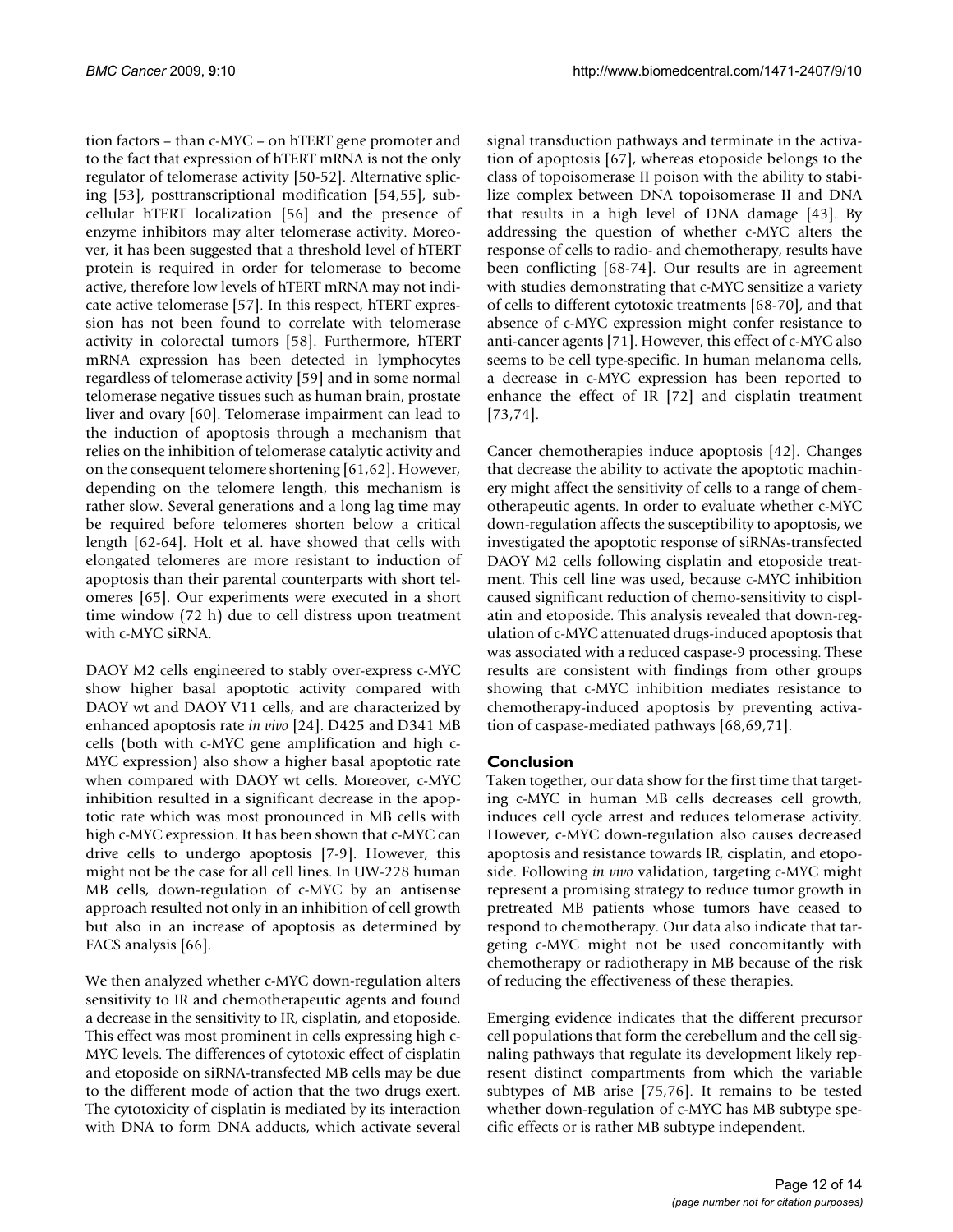## **Competing interests**

The authors declare that they have no competing interests.

## **Authors' contributions**

AOVB performed most experimental work including data analysis and he drafted the manuscript. TS participated in the study design and supervised the experimental work. AOVB and COJ carried out together the irradiation experiments under the supervision of MP. DS and CGE stably transfected the DAOY cell lines and participated in study design and data analysis. LA contributed in some experiments. MAG guided the study and finalized the manuscript. AA helped by finalizing the manuscript. All authors read and approved the final manuscript.

## **Acknowledgements**

This study was financially supported by the Swiss National Fonds and the Swiss Research Foundation Child and Cancer.

## **References**

- Gurney JG, Smith MA, Bunin GR: CNS and miscellaneous intrac**ranial and intraspinal neoplasms.** *SEER Pediatric Monograph* 2000:51-63 [\[http://seer.cancer.gov/publications/\]](http://seer.cancer.gov/publications/). National Cancer Institute
- 2. Obaya AJ, Mateyak MK, Sedivy JM: **[Mysterious liaisons: the rela](http://www.ncbi.nlm.nih.gov/entrez/query.fcgi?cmd=Retrieve&db=PubMed&dopt=Abstract&list_uids=10378690)[tionship between c-Myc and the cell cycle.](http://www.ncbi.nlm.nih.gov/entrez/query.fcgi?cmd=Retrieve&db=PubMed&dopt=Abstract&list_uids=10378690)** *Oncogene* 1999, **18(19):**2934-2941.
- 3. Schorl C, Sedivy JM: **[Loss of protooncogene c-Myc function](http://www.ncbi.nlm.nih.gov/entrez/query.fcgi?cmd=Retrieve&db=PubMed&dopt=Abstract&list_uids=12631706) [impedes G1 phase progression both before and after the](http://www.ncbi.nlm.nih.gov/entrez/query.fcgi?cmd=Retrieve&db=PubMed&dopt=Abstract&list_uids=12631706) [restriction point.](http://www.ncbi.nlm.nih.gov/entrez/query.fcgi?cmd=Retrieve&db=PubMed&dopt=Abstract&list_uids=12631706)** *Mol Biol Cell* 2003, **14(3):**823-835.
- 4. Pelengaris S, Khan M, Evan G: **[c-MYC: more than just a matter](http://www.ncbi.nlm.nih.gov/entrez/query.fcgi?cmd=Retrieve&db=PubMed&dopt=Abstract&list_uids=12360279) [of life and death.](http://www.ncbi.nlm.nih.gov/entrez/query.fcgi?cmd=Retrieve&db=PubMed&dopt=Abstract&list_uids=12360279)** *Nat Rev Cancer* 2002, **2(10):**764-776.
- 5. Schmidt EV: **[The role of c-myc in cellular growth control.](http://www.ncbi.nlm.nih.gov/entrez/query.fcgi?cmd=Retrieve&db=PubMed&dopt=Abstract&list_uids=10378694)** *Oncogene* 1999, **18:**2988-2996.
- 6. Trumpp A, Refaeli Y, Oskarsson T, Gasser S, Murphy M, Martin GR, Bishop JM: **c-Myc regulates mammalian body size by control-<br><b>ling** cell number but not cell size. Nature 2001.  $ling$  cell number but not cell size. **414(6865):**768-773.
- 7. Prendergast GC: **[Mechanisms of apoptosis by c-Myc.](http://www.ncbi.nlm.nih.gov/entrez/query.fcgi?cmd=Retrieve&db=PubMed&dopt=Abstract&list_uids=10378693)** *Oncogene* 1999, **18(19):**2967-2987.
- Evan GI, Wyllie AH, Gilbert CS, Littlewood TD, Land H, Brooks M, Waters CM, Penn LZ, Hancock DC: **[Induction of apoptosis in](http://www.ncbi.nlm.nih.gov/entrez/query.fcgi?cmd=Retrieve&db=PubMed&dopt=Abstract&list_uids=1555236) [fibroblasts by c-myc protein.](http://www.ncbi.nlm.nih.gov/entrez/query.fcgi?cmd=Retrieve&db=PubMed&dopt=Abstract&list_uids=1555236)** *Cell* 1992, **69(1):**119-128.
- 9. Nilsson JA, Cleveland JL: **[Myc pathways provoking cell suicide](http://www.ncbi.nlm.nih.gov/entrez/query.fcgi?cmd=Retrieve&db=PubMed&dopt=Abstract&list_uids=14663479) [and cancer.](http://www.ncbi.nlm.nih.gov/entrez/query.fcgi?cmd=Retrieve&db=PubMed&dopt=Abstract&list_uids=14663479)** *Oncogene* 2003, **22(56):**9007-9021.
- Wang J, Xie LY, Allan S, Beach D, Hannon GJ: [Myc activates telom](http://www.ncbi.nlm.nih.gov/entrez/query.fcgi?cmd=Retrieve&db=PubMed&dopt=Abstract&list_uids=9637678)**[erase.](http://www.ncbi.nlm.nih.gov/entrez/query.fcgi?cmd=Retrieve&db=PubMed&dopt=Abstract&list_uids=9637678)** *Genes Dev* 1998, **12(12):**1769-1774.
- 11. Wu KJ, Grandori C, Amacker M, Simon-Vermot N, Polack A, Lingner J, Dalla-Favera R: **[Direct activation of TERT transcription by c-](http://www.ncbi.nlm.nih.gov/entrez/query.fcgi?cmd=Retrieve&db=PubMed&dopt=Abstract&list_uids=9988278)[MYC.](http://www.ncbi.nlm.nih.gov/entrez/query.fcgi?cmd=Retrieve&db=PubMed&dopt=Abstract&list_uids=9988278)** *Nat Genet* 1999, **21(2):**220-224.
- 12. Baudino TA, McKay C, Pendeville-Samain H, Nilsson JA, Maclean KH, White EL, Davis AC, Ihle JN, Cleveland JL: **[c-Myc is essential for](http://www.ncbi.nlm.nih.gov/entrez/query.fcgi?cmd=Retrieve&db=PubMed&dopt=Abstract&list_uids=12368264) [vasculogenesis and angiogenesis during development and](http://www.ncbi.nlm.nih.gov/entrez/query.fcgi?cmd=Retrieve&db=PubMed&dopt=Abstract&list_uids=12368264) [tumor progression.](http://www.ncbi.nlm.nih.gov/entrez/query.fcgi?cmd=Retrieve&db=PubMed&dopt=Abstract&list_uids=12368264)** *Genes Dev* 2002, **16(19):**2530-2543.
- 13. Henriksson M, Luscher B: **[Proteins of the Myc network: essen](http://www.ncbi.nlm.nih.gov/entrez/query.fcgi?cmd=Retrieve&db=PubMed&dopt=Abstract&list_uids=8712067)[tial regulators of cell growth and differentiation.](http://www.ncbi.nlm.nih.gov/entrez/query.fcgi?cmd=Retrieve&db=PubMed&dopt=Abstract&list_uids=8712067)** *Adv Cancer Res* 1996, **68:**109-182.
- 14. Felsher DW, Bishop JM: **[Reversible tumorigenesis by MYC in](http://www.ncbi.nlm.nih.gov/entrez/query.fcgi?cmd=Retrieve&db=PubMed&dopt=Abstract&list_uids=10488335) [hematopoietic lineages.](http://www.ncbi.nlm.nih.gov/entrez/query.fcgi?cmd=Retrieve&db=PubMed&dopt=Abstract&list_uids=10488335)** *Mol Cell* 1999, **4(2):**199-207.
- 15. Shachaf CM, Kopelman AM, Arvanitis C, Karlsson A, Beer S, Mandl S, Bachmann MH, Borowsky AD, Ruebner B, Cardiff RD, Yang Q, Bishop JM, Contag CH, Felsher DW: **[MYC inactivation uncovers](http://www.ncbi.nlm.nih.gov/entrez/query.fcgi?cmd=Retrieve&db=PubMed&dopt=Abstract&list_uids=15475948) [pluripotent differentiation and tumour dormancy in hepato](http://www.ncbi.nlm.nih.gov/entrez/query.fcgi?cmd=Retrieve&db=PubMed&dopt=Abstract&list_uids=15475948)[cellular cancer.](http://www.ncbi.nlm.nih.gov/entrez/query.fcgi?cmd=Retrieve&db=PubMed&dopt=Abstract&list_uids=15475948)** *Nature* 2004, **431(7012):**1112-1117.
- 16. D'Cruz CM, Gunther EJ, Boxer RB, Hartman JL, Sintasath L, Moody SE, Cox JD, Ha SI, Belka GK, Golant A, Cardiff RD, Chodosh LA: **[c-](http://www.ncbi.nlm.nih.gov/entrez/query.fcgi?cmd=Retrieve&db=PubMed&dopt=Abstract&list_uids=11175856)[MYC induces mammary tumorigenesis by means of a pre](http://www.ncbi.nlm.nih.gov/entrez/query.fcgi?cmd=Retrieve&db=PubMed&dopt=Abstract&list_uids=11175856)[ferred pathway involving spontaneous Kras2 mutations.](http://www.ncbi.nlm.nih.gov/entrez/query.fcgi?cmd=Retrieve&db=PubMed&dopt=Abstract&list_uids=11175856)** *Nat Med* 2001, **7(2):**235-239.
- 17. Arnold I, Watt FM: **[c-Myc activation in transgenic mouse epi](http://www.ncbi.nlm.nih.gov/entrez/query.fcgi?cmd=Retrieve&db=PubMed&dopt=Abstract&list_uids=11369200)[dermis results in mobilization of stem cells and differentia](http://www.ncbi.nlm.nih.gov/entrez/query.fcgi?cmd=Retrieve&db=PubMed&dopt=Abstract&list_uids=11369200)[tion of their progeny.](http://www.ncbi.nlm.nih.gov/entrez/query.fcgi?cmd=Retrieve&db=PubMed&dopt=Abstract&list_uids=11369200)** *Curr Biol* 2001, **11(8):**558-568.
- 18. Gilbertson RJ: **[Medulloblastoma: signalling a change in treat](http://www.ncbi.nlm.nih.gov/entrez/query.fcgi?cmd=Retrieve&db=PubMed&dopt=Abstract&list_uids=15050952)[ment.](http://www.ncbi.nlm.nih.gov/entrez/query.fcgi?cmd=Retrieve&db=PubMed&dopt=Abstract&list_uids=15050952)** *Lancet Oncol* 2004, **5(4):**209-218.
- 19. Rutkowski S, von Bueren A, von Hoff K, Hartmann W, Shalaby T, Deinlein F, Warmuth-Metz M, Soerensen N, Emser A, Bode U, Mittler U, Urban C, Benesch M, Kortmann RD, Schlegel PG, Kuehl J, Pietsch T, Grotzer M: **[Prognostic Relevance of Clinical and Biological](http://www.ncbi.nlm.nih.gov/entrez/query.fcgi?cmd=Retrieve&db=PubMed&dopt=Abstract&list_uids=17473196) [Risk Factors in Childhood Medulloblastoma: Results of](http://www.ncbi.nlm.nih.gov/entrez/query.fcgi?cmd=Retrieve&db=PubMed&dopt=Abstract&list_uids=17473196) Patients Treated in the Prospective Multicenter Trial [HIT'91.](http://www.ncbi.nlm.nih.gov/entrez/query.fcgi?cmd=Retrieve&db=PubMed&dopt=Abstract&list_uids=17473196)** *Clin Cancer Res* 2007, **13(9):**2651-2657.
- Grotzer MA, Hogarty MD, Janss AJ, Liu X, Zhao H, Eggert A, Sutton LN, Rorke LB, Brodeur GM, Phillips PC: **[MYC messenger RNA](http://www.ncbi.nlm.nih.gov/entrez/query.fcgi?cmd=Retrieve&db=PubMed&dopt=Abstract&list_uids=11489822) [expression predicts survival outcome in childhood primitive](http://www.ncbi.nlm.nih.gov/entrez/query.fcgi?cmd=Retrieve&db=PubMed&dopt=Abstract&list_uids=11489822) [neuroectodermal tumor/medulloblastoma.](http://www.ncbi.nlm.nih.gov/entrez/query.fcgi?cmd=Retrieve&db=PubMed&dopt=Abstract&list_uids=11489822)** *Clin Cancer Res* 2001, **7(8):**2425-2433.
- 21. Bigner SH, Friedman HS, Vogelstein B, Oakes WJ, Bigner DD: **[Ampli](http://www.ncbi.nlm.nih.gov/entrez/query.fcgi?cmd=Retrieve&db=PubMed&dopt=Abstract&list_uids=2180567)[fication of the c-myc gene in human medulloblastoma cell](http://www.ncbi.nlm.nih.gov/entrez/query.fcgi?cmd=Retrieve&db=PubMed&dopt=Abstract&list_uids=2180567) [lines and xenografts.](http://www.ncbi.nlm.nih.gov/entrez/query.fcgi?cmd=Retrieve&db=PubMed&dopt=Abstract&list_uids=2180567)** *Cancer Res* 1990, **50:**2347-2350.
- 22. Herms J, Neidt I, Lüscher B, Sommer A, Schürmann P, Schröder T, Bergmann M, Wilken B, Probst-Cousin S, Hernaiz-Driever P, Behnke J, Hanefeld F, Pietsch T, Kretzschmar HA: **[C-myc expression in](http://www.ncbi.nlm.nih.gov/entrez/query.fcgi?cmd=Retrieve&db=PubMed&dopt=Abstract&list_uids=11008200) [medulloblastoma and its prognsotic value.](http://www.ncbi.nlm.nih.gov/entrez/query.fcgi?cmd=Retrieve&db=PubMed&dopt=Abstract&list_uids=11008200)** *Int J Cancer* 2000, **89:**395-402.
- 23. Eberhart CG, Kratz J, Wang Y, Summers K, Stearns D, Cohen K, Dang CV, Burger PC: **[Histopathological and molecular prog](http://www.ncbi.nlm.nih.gov/entrez/query.fcgi?cmd=Retrieve&db=PubMed&dopt=Abstract&list_uids=15198123)[nostic markers in medulloblastoma: c-myc, N-myc, TrkC,](http://www.ncbi.nlm.nih.gov/entrez/query.fcgi?cmd=Retrieve&db=PubMed&dopt=Abstract&list_uids=15198123) [and anaplasia.](http://www.ncbi.nlm.nih.gov/entrez/query.fcgi?cmd=Retrieve&db=PubMed&dopt=Abstract&list_uids=15198123)** *J Neuropathol Exp Neurol* 2004, **63(5):**441-449.
- 24. Stearns D, Chaudhry A, Abel TW, Burger PC, Dang CV, Eberhart CG: **[c-myc overexpression causes anaplasia in medulloblastoma.](http://www.ncbi.nlm.nih.gov/entrez/query.fcgi?cmd=Retrieve&db=PubMed&dopt=Abstract&list_uids=16423996)** *Cancer Res* 2006, **66(2):**673-681.
- 25. Nesbit CE, Tersak JM, Prochownik EV: **[MYC oncogenes and](http://www.ncbi.nlm.nih.gov/entrez/query.fcgi?cmd=Retrieve&db=PubMed&dopt=Abstract&list_uids=10378696) [human neoplastic disease.](http://www.ncbi.nlm.nih.gov/entrez/query.fcgi?cmd=Retrieve&db=PubMed&dopt=Abstract&list_uids=10378696)** *Oncogene* 1999, **18(19):**3004-3016.
- 26. Ponzielli R, Katz S, Barsyte-Lovejoy D, Penn LZ: **[Cancer therapeu](http://www.ncbi.nlm.nih.gov/entrez/query.fcgi?cmd=Retrieve&db=PubMed&dopt=Abstract&list_uids=16243519)[tics: targeting the dark side of Myc.](http://www.ncbi.nlm.nih.gov/entrez/query.fcgi?cmd=Retrieve&db=PubMed&dopt=Abstract&list_uids=16243519)** *Eur J Cancer* 2005, **41(16):**2485-2501.
- 27. Vita M, Henriksson M: **[The Myc oncoprotein as a therapeutic](http://www.ncbi.nlm.nih.gov/entrez/query.fcgi?cmd=Retrieve&db=PubMed&dopt=Abstract&list_uids=16934487) [target for human cancer.](http://www.ncbi.nlm.nih.gov/entrez/query.fcgi?cmd=Retrieve&db=PubMed&dopt=Abstract&list_uids=16934487)** *Semin Cancer Biol* 2006, **16(4):**318-330.
- 28. Hermeking H: **[The MYC oncogene as a cancer drug target.](http://www.ncbi.nlm.nih.gov/entrez/query.fcgi?cmd=Retrieve&db=PubMed&dopt=Abstract&list_uids=12769686)** *Curr Cancer Drug Targets* 2003, **3(3):**163-175.
- 29. Jacobsen PF, Jenkyn DJ, Papadimitriou JM: **[Establishment of a](http://www.ncbi.nlm.nih.gov/entrez/query.fcgi?cmd=Retrieve&db=PubMed&dopt=Abstract&list_uids=2993532) [human medulloblastoma cell line and its heterotransplanta](http://www.ncbi.nlm.nih.gov/entrez/query.fcgi?cmd=Retrieve&db=PubMed&dopt=Abstract&list_uids=2993532)[tion into nude mice.](http://www.ncbi.nlm.nih.gov/entrez/query.fcgi?cmd=Retrieve&db=PubMed&dopt=Abstract&list_uids=2993532)** *J Neuropathol Exp Neurol* 1985, **44:**472-485.
- 30. Friedman HS, Burger PC, Bigner SH, Trojanowski JQ, Brodeur GM, He XM, Wikstrand CJ, Kurtzberg J, Berens ME, Halperin EC, Bigner DD: **[Phenotypic and genotypic analysis of a human medullob](http://www.ncbi.nlm.nih.gov/entrez/query.fcgi?cmd=Retrieve&db=PubMed&dopt=Abstract&list_uids=3279793)[lastoma cell line and transplantable xenograft \(D341 Med\)](http://www.ncbi.nlm.nih.gov/entrez/query.fcgi?cmd=Retrieve&db=PubMed&dopt=Abstract&list_uids=3279793) [demonstrating amplification of c-myc.](http://www.ncbi.nlm.nih.gov/entrez/query.fcgi?cmd=Retrieve&db=PubMed&dopt=Abstract&list_uids=3279793)** *Am J Pathol* 1988, **130:**472-484.
- 31. Demeterco C, Itkin-Ansari P, Tyrberg B, Ford LP, Jarvis RA, Levine F: **[c-Myc controls proliferation versus differentiation in human](http://www.ncbi.nlm.nih.gov/entrez/query.fcgi?cmd=Retrieve&db=PubMed&dopt=Abstract&list_uids=12107268) [pancreatic endocrine cells.](http://www.ncbi.nlm.nih.gov/entrez/query.fcgi?cmd=Retrieve&db=PubMed&dopt=Abstract&list_uids=12107268)** *J Clin Endocrinol Metab* 2002, **87(7):**3475-3485.
- 32. Swarbrick A, Akerfeldt MC, Lee CS, Sergio CM, Caldon CE, Hunter LJ, Sutherland RL, Musgrove EA: **[Regulation of cyclin expression](http://www.ncbi.nlm.nih.gov/entrez/query.fcgi?cmd=Retrieve&db=PubMed&dopt=Abstract&list_uids=15489884) [and cell cycle progression in breast epithelial cells by the](http://www.ncbi.nlm.nih.gov/entrez/query.fcgi?cmd=Retrieve&db=PubMed&dopt=Abstract&list_uids=15489884) [helix-loop-helix protein Id1.](http://www.ncbi.nlm.nih.gov/entrez/query.fcgi?cmd=Retrieve&db=PubMed&dopt=Abstract&list_uids=15489884)** *Oncogene* 2005, **24(3):**381-389.
- 33. Koshiji M, Kageyama Y, Pete EA, Horikawa I, Barrett JC, Huang LE: **[HIF-1alpha induces cell cycle arrest by functionally counter](http://www.ncbi.nlm.nih.gov/entrez/query.fcgi?cmd=Retrieve&db=PubMed&dopt=Abstract&list_uids=15071503)[acting Myc.](http://www.ncbi.nlm.nih.gov/entrez/query.fcgi?cmd=Retrieve&db=PubMed&dopt=Abstract&list_uids=15071503)** *Embo J* 2004, **23(9):**1949-1956.
- 34. Fan X, Mikolaenko I, Elhassan I, Ni X, Wang Y, Ball D, Brat DJ, Perry A, Eberhart CG: **[Notch1 and notch2 have opposite effects on](http://www.ncbi.nlm.nih.gov/entrez/query.fcgi?cmd=Retrieve&db=PubMed&dopt=Abstract&list_uids=15520184)**  $embryonal$  brain tumor growth. **64(21):**7787-7793.
- 35. Di C, Liao S, Adamson DC, Parrett TJ, Broderick DK, Shi Q, Lengauer C, Cummins JM, Velculescu VE, Fults DW, McLendon RE, Bigner DD, Yan H: **[Identification of OTX2 as a medulloblastoma onco](http://www.ncbi.nlm.nih.gov/entrez/query.fcgi?cmd=Retrieve&db=PubMed&dopt=Abstract&list_uids=15705891)[gene whose product can be targeted by all-trans retinoic](http://www.ncbi.nlm.nih.gov/entrez/query.fcgi?cmd=Retrieve&db=PubMed&dopt=Abstract&list_uids=15705891) [acid.](http://www.ncbi.nlm.nih.gov/entrez/query.fcgi?cmd=Retrieve&db=PubMed&dopt=Abstract&list_uids=15705891)** *Cancer Res* 2005, **65(3):**919-924.
- 36. von Bueren AO, Shalaby T, Rajtarova J, Stearns D, Eberhart CG, Helson L, Arcaro A, Grotzer MA: **[Anti-proliferative activity of the](http://www.ncbi.nlm.nih.gov/entrez/query.fcgi?cmd=Retrieve&db=PubMed&dopt=Abstract&list_uids=17254356) [quassinoid NBT-272 in childhood medulloblastoma cells.](http://www.ncbi.nlm.nih.gov/entrez/query.fcgi?cmd=Retrieve&db=PubMed&dopt=Abstract&list_uids=17254356)** *BMC Cancer* 2007, **7(1):**19.
- 37. Giulietti A, Overbergh L, Valckx D, Decallonne B, Bouillon R, Mathieu C: **[An overview of real-time quantitative PCR: applications](http://www.ncbi.nlm.nih.gov/entrez/query.fcgi?cmd=Retrieve&db=PubMed&dopt=Abstract&list_uids=11846608)**